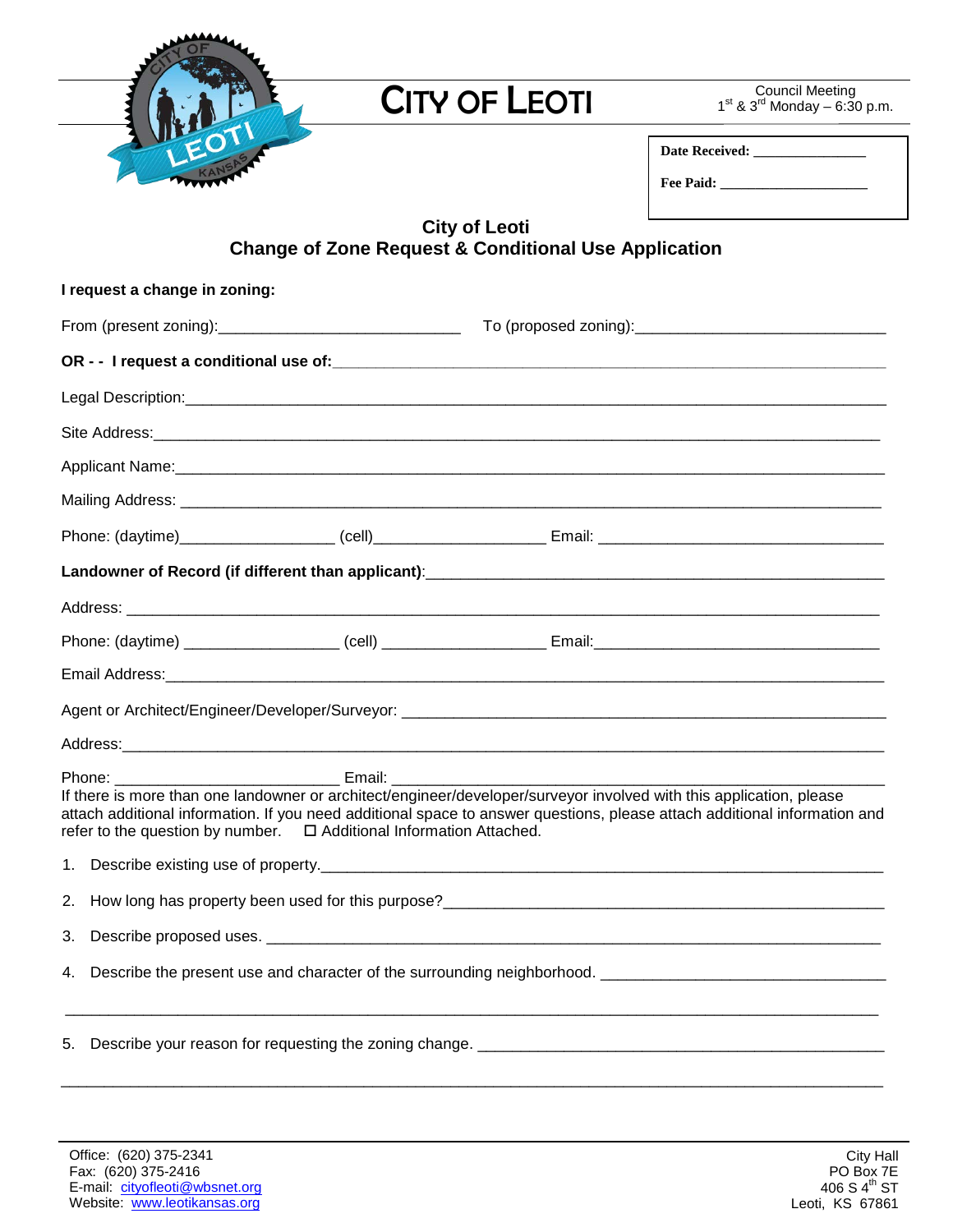

**CITY OF LEOTI** 

\_\_\_\_\_\_\_\_\_\_\_\_\_\_\_\_\_\_\_\_\_\_\_\_\_\_\_\_\_\_\_\_\_\_\_\_\_\_\_\_\_\_\_\_\_\_\_\_\_\_\_\_\_\_\_\_\_\_\_\_\_\_\_\_\_\_\_\_\_\_\_\_\_\_\_\_\_\_\_\_\_\_\_\_\_\_\_\_\_\_\_\_\_\_\_

\_\_\_\_\_\_\_\_\_\_\_\_\_\_\_\_\_\_\_\_\_\_\_\_\_\_\_\_\_\_\_\_\_\_\_\_\_\_\_\_\_\_\_\_\_\_\_\_\_\_\_\_\_\_\_\_\_\_\_\_\_\_\_\_\_\_\_\_\_\_\_\_\_\_\_\_\_\_\_\_\_\_\_\_\_\_\_\_\_\_\_\_\_\_\_

6. Describe the suitability of this property for uses that are proposed: \_\_\_\_\_\_\_\_\_\_\_\_\_\_\_\_\_\_\_\_\_\_\_\_\_\_\_\_\_\_\_\_\_\_\_\_\_\_\_

7. Describe how this zoning change will detrimentally affect, and benefit nearby property: \_\_\_\_\_\_\_\_\_\_\_\_\_\_\_\_\_\_\_

8. Describe the length of time and reason the subject property has remained vacant as zoned if applicable:

9. Describe why you feel that the proposed change is suitable for this property and is the best use of this land:

\_\_\_\_\_\_\_\_\_\_\_\_\_\_\_\_\_\_\_\_\_\_\_\_\_\_\_\_\_\_\_\_\_\_\_\_\_\_\_\_\_\_\_\_\_\_\_\_\_\_\_\_\_\_\_\_\_\_\_\_\_\_\_\_\_\_\_\_\_\_\_\_\_\_\_\_\_\_\_\_\_\_\_\_\_\_\_\_\_\_\_\_\_\_

\_\_\_\_\_\_\_\_\_\_\_\_\_\_\_\_\_\_\_\_\_\_\_\_\_\_\_\_\_\_\_\_\_\_\_\_\_\_\_\_\_\_\_\_\_\_\_\_\_\_\_\_\_\_\_\_\_\_\_\_\_\_\_\_\_\_\_\_\_\_\_\_\_\_\_\_\_\_\_\_\_\_\_\_\_\_\_\_\_\_\_\_\_\_

10. Describe the adequacy of public utilities and infrastructure:\_\_\_\_\_\_\_\_\_\_\_\_\_\_\_\_\_\_\_\_\_\_\_\_\_\_\_\_\_\_\_\_\_\_\_\_\_\_\_\_\_\_\_\_\_

I/We are the lawful owners of record and authorize this application. Statements and answers herein and the information submitted with this application are complete and accurate.

\_\_\_\_\_\_\_\_\_\_\_\_\_\_\_\_\_\_\_\_\_\_\_\_\_\_\_\_\_\_\_\_\_\_\_\_\_\_\_\_\_\_\_\_\_\_\_\_\_\_\_\_\_\_\_\_\_\_\_\_\_\_\_\_\_\_\_\_\_\_\_\_\_\_\_\_\_\_\_\_\_\_\_\_\_\_\_\_\_\_\_\_\_\_

| Date: ________________________ |
|--------------------------------|
| Date: ________________________ |
| Date: ______________________   |
| Date:                          |

| CITY USE ONLY (DO NOT MARK)                   |                                          |  |
|-----------------------------------------------|------------------------------------------|--|
|                                               |                                          |  |
|                                               |                                          |  |
|                                               |                                          |  |
|                                               |                                          |  |
| 1 <sup>st</sup> Publication Date:<br><u> </u> | *Must be 14 days after the P&Z decision. |  |
|                                               |                                          |  |
|                                               |                                          |  |
|                                               |                                          |  |
| P&Z Decision:_____________                    |                                          |  |